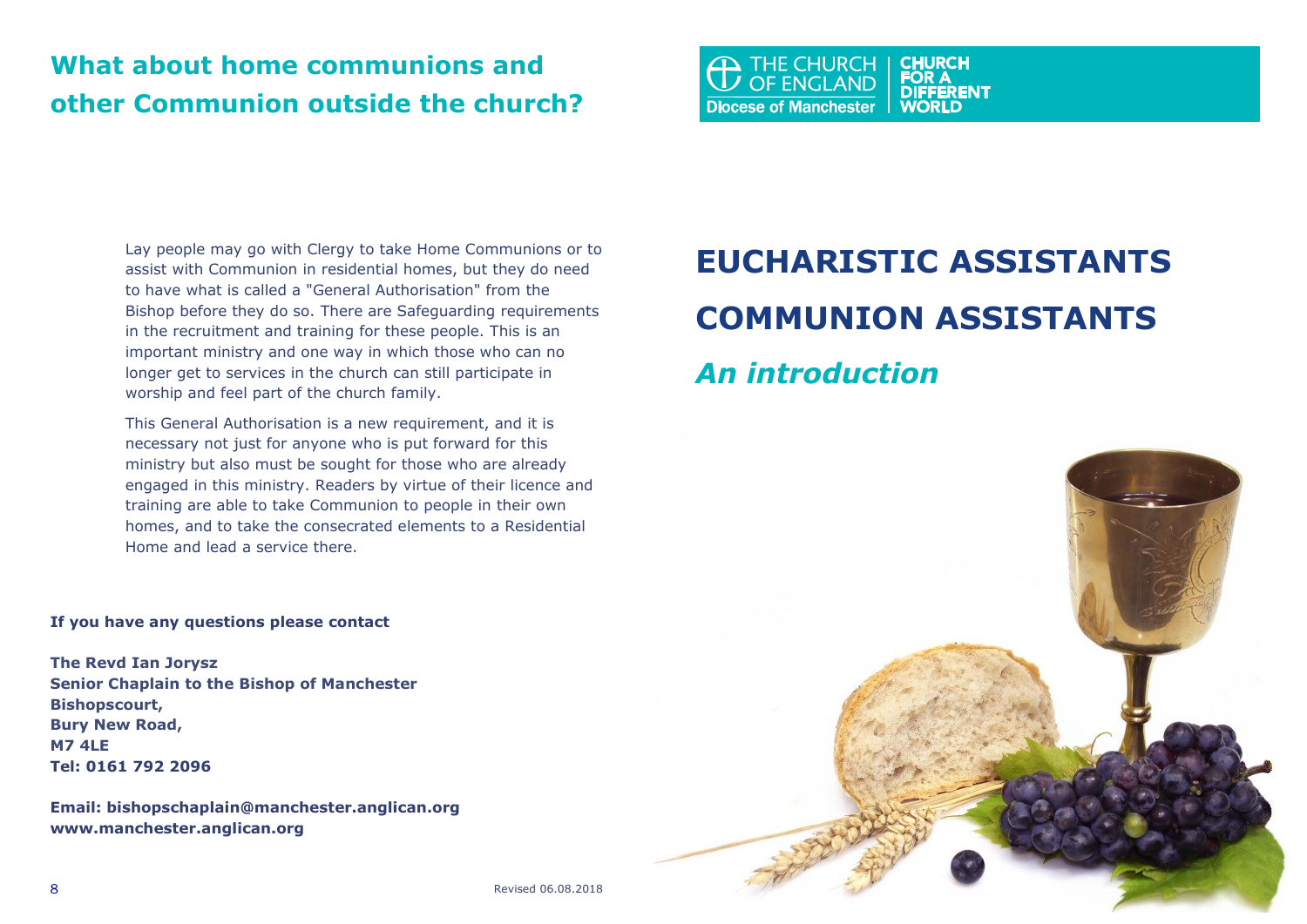# **Eucharistic Assistant / Communion Assistant What's in a name?**

The Church of England is what many call a "broad" church: that is services in different churches may appear very different, in style and feel, even though the actual shape and liturgy is unlikely to be hugely different.

Some churches refer to "Holy Communion", while other use the alternative word "Eucharist". Communion rightly highlights that in this service we are in communion with God, receiving from God in the bread and wine. Eucharist is a form of the Greek word for "thanksgiving" and reminds us that this service is a thanksgiving to God for what he gives us.

# **What is a Eucharistic Assistant?**

We often talk about the priest "celebrating" Communion. More precisely



the priest "presides", while all the congregation "celebrate" together. Other people will take various parts in the Service, both liturgical and practical.

In essence the role of the Eucharistic Assistant or Communion Assistant is to assist the minister in the distribution of the bread and wine at the service, and equally to assist the congregation to receive from God in the sacrament.

#### **Which way?**

In recent years many churches have moved the Communion Table into the nave and the priest faces west, towards the congregation, whereas the building may originally have been designed so that the priest presided with his back to the congregation facing East and in a sense standing between the people and God.

#### **Reserved Sacrament?**

In some churches there is "reserved sacrament" which is consecrated bread and wine set aside, in others consecrated bread and wine is sometimes kept for mid-week services.

### **Afterwards?**

In some churches the priest and assistants consume the leftover bread and wine immediately after the last people have received Communion, while in other churches the bread and wine is left on the Table or taken to a side-table till after the service where it is then consumed.

### **Words**

Even language as we have noted varies. Communion, Eucharist, Mass, Lord's Supper: Altar or Communion Table: minister or priest. All this points to the richness of meaning in this sacrament. At its heart is the simplicity of being invited and eating; in its depth is a growing understanding of the presence of God and the grace of God poured out and offered so generously to God's people.

> *"Broken for me, broken for you, The body of Jesus, broken for me"*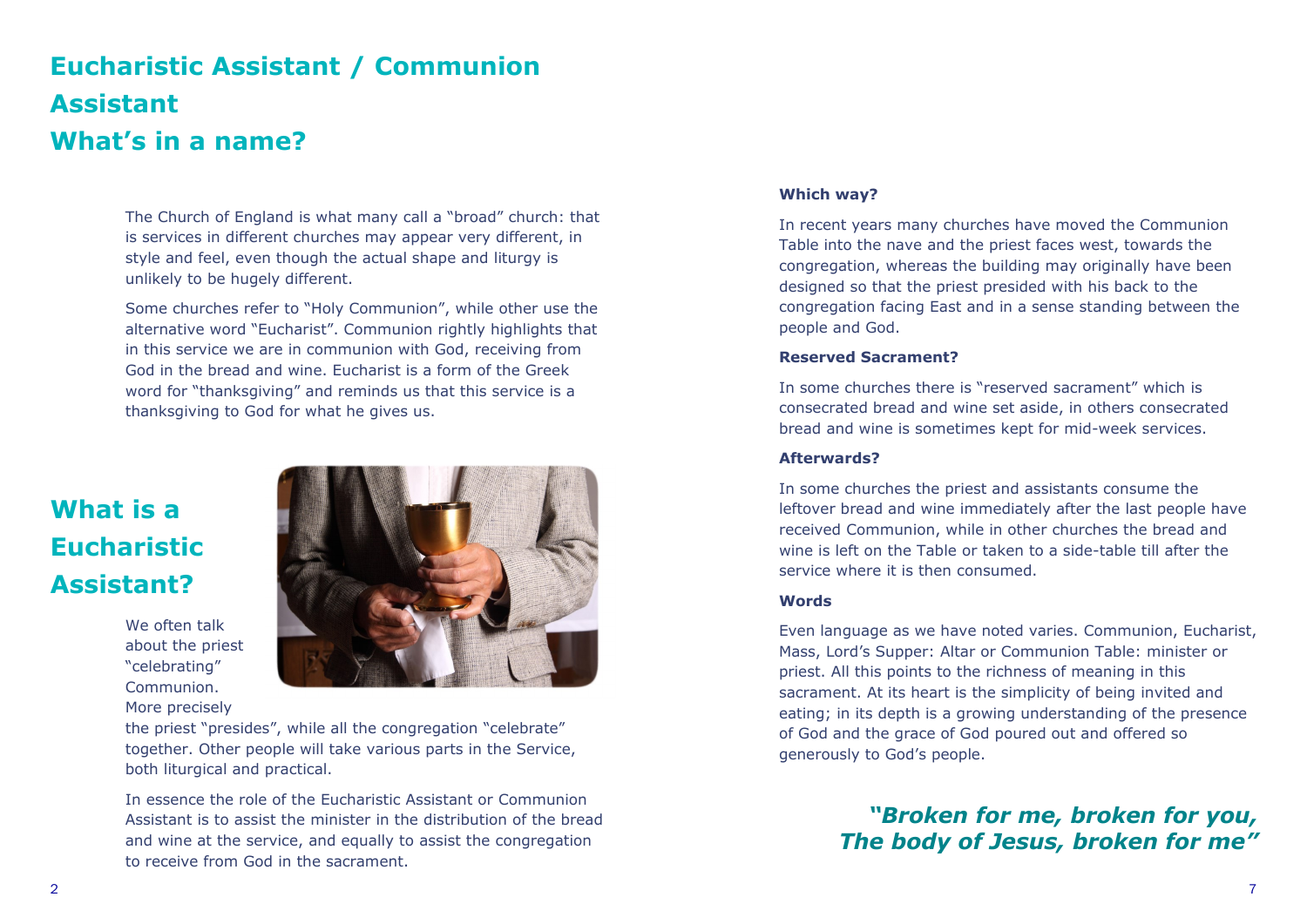### **History and Variety**

Over the centuries and in different churches, the way Holy Communion is celebrated has varied hugely.

#### **Bread wine wafers, grape juice .. ?**

Until recently in Roman Catholic churches, it was normal for the congregation to receive only the bread. In Methodist churches, and in many Pentecostal churches grape juice is used, while in the Church of England, wine is required by canon law.

Some churches use small wafers, some have large wafers, some use slices of bread and others use a small loaf or roll. Some churches use individual little cups, some one or more chalices. In Finland, the minister pours the wine from a jug into a small cup held by the communicant.

#### **Standing, kneeling ..?**

Some kneel to receive, other stand at the rail. Some churches have various "distribution points" in the church where people gather.

#### **Young, Old .. ?**

In some churches baptised infants share in Communion, in others, children do so from the age of six or seven, while in others confirmation is seen as the gateway to Communion.

#### **How often?**

In some denominations Communion only happens three or four times a year, other traditions would have a Daily Mass. Both would say the reason for this is the importance of the service!

## **Who can be a Eucharistic / Communion Assistant?**

The local church needs to decide who should be considered and who is needed for this role. Those to be considered need to be regular communicant members of the church, who are in good standing in the church.

It is for the incumbent and PCC to nominate and agree those who should share this role. The bishop will signify his affirmation of this Eucharistic role with a letter of confirmation to the parish.

Permissions are for a period of four years, after which they will need to be renewed.

Parishes should look to encourage new people to be considered, which may mean existing Assistants stepping back to allow others. This is a sign of a healthy and growing church.

### **Privilege and Responsibility**

This role is both a privilege and a responsibility. As Jesus gave bread and fish to the disciples to distribute to the 5000, so we are given bread and wine to "distribute" so all are fed. Our task is to ensure others receive, at the basic level, the bread and the wine, but at a deeper level, that they receive from God.

We are necessary but should not get in the way of God working.

Practically we need to be aware of what is happening at the communion rail or the distribution point. There may be people unsure of what to do; someone may slip, a child may be without their parent.

Spiritually we should be quietly praying for those to whom we administer, that God will touch them and bless them. This means we need to be prepared for this ministry ourselves, having made time to pray before the service.